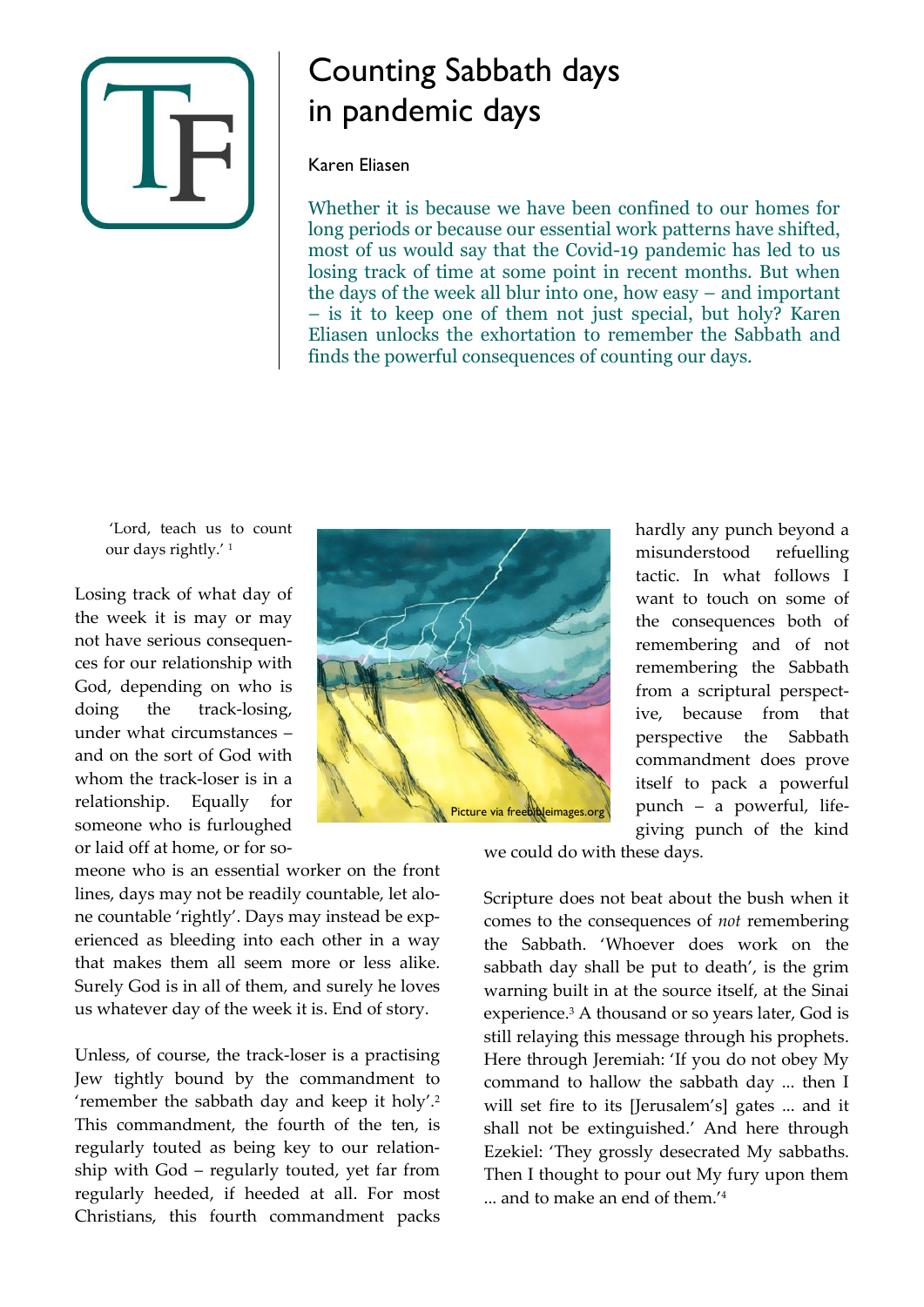I think what will prove most helpful here is to stay clear of any kneejerk reactions to such texts – reactions against what we might construe as yet another repellent Old Testament text about a fury-out-pouring God. Instead, we might look at such texts not so much as texts *about* anything or anyone, a fury-out-pouring God or otherwise, but as texts signalling to us that the Sabbath is somehow, incomprehensibly and inexplicably, fundamentally a matter of life and death. Ironically, it turns out that at a life and death level, Jewish law does provide for a Sabbath exemption, the only one there is. The obligation to save an endangered life always overrides any religious commandment, so that on the Sabbath doctors can operate, soldiers can shoot, rescue workers can dig out, and so on.<sup>5</sup> But for the rest of us, not saving lives yet not heeding the Sabbath either, are we really to be made 'an end of'? I like to think that the invitation of these texts is not to be threatened into a terrorised but obedient mindset, but rather to be aroused into curiosity about the nature of the Sabbath experience itself. What on earth about the Sabbath is stirring such vehement non-negotiability? What are we not cottoning on to about the Sabbath? I don't mean a dilettantish or an academic curiosity about the Sabbath that appropriates a lot of aesthetics or a lot of information, but when all is said and done can take it or leave it. I mean a passionate curiosity such as we have for that which we passionately love, are in love with. A loving relationship curiosity.

Oddly, for all the richness of Jewish traditions around Sabbath practices (think of the lighting of the candles, the *kiddush* blessing of the cup of wine, the eating of the braided *challah* loaf), Scripture itself does not tell us anything specific to do; it tells us only what to not do, namely work. Whatever is actively and concretely involved in remembering the Sabbath remains scripturally speaking elusive. The one hint about what to do on the Sabbath that ripples through all those moving Jewish Friday evening traditions turns up in Isaiah, and it is a hint spectacularly contrasting with the more familiar death threats: 'If you call the sabbath "delight" ... I will set you astride the heights of the earth.' *<sup>6</sup>* The Hebrew concept of *oneg shabbat,* the joy of the Sabbath, which underlies all those non-scriptural Sabbath traditions, comes from this passage. Joy! Delight! Astride the heights! Now that is a glorious reason for keeping the Sabbath, a reason right in line with the Talmud's description of the Sabbath as 'a foretaste of the world to come' – that world to come being the world in which the Messiah weighs in. The medieval midrash on Exodus explains it this way: 'The scion of David (Mashiach) will come if they keep just one Shabbat, because the Shabbat is equivalent to all the *mitzvot.'* <sup>7</sup> One Sabbath perfectly (that's the catch in this context) kept is the equivalent of all the commandments (and Judaism has derived 613 of these from the Torah) perfectly kept. The scriptural message is unequivocal in its suggestion of extreme consequences to how we approach the Sabbath: the extent to which we remember potentially opens us to extreme consolation – the *oneg shabbat*; the extent to which we don't remember the Sabbath potentially opens us to extreme desolation – death. If the potential consequences are so extreme, we do indeed need to keep track of what day of the week it is. So what happens when we lose track?

There is hardly anything under the sun that the Talmudic rabbis left undiscussed, but perhaps this applies especially to Sabbath concerns.<sup>8</sup> Suppose a man is lost in the desert, the rabbis wondered, so lost that he loses track of what day it is. How would someone so lost in the desert then remember the Sabbath? The difficulty arises because the seven-day week is a cycle made by man, and it is not made out of anything that can be immediately experienced in nature, including in our own bodies. Yet this man-made week, this socially constructed time unit, has as its apex a Sabbath Day given and made holy by God. Israel's God may be the God of all Creation, but he is not a nature god – he is a culture god who has great stakes in how we socially structure ourselves. But however we



# **Counting Sabbath days in pandemic days**

Karen Eliasen 30 September 2020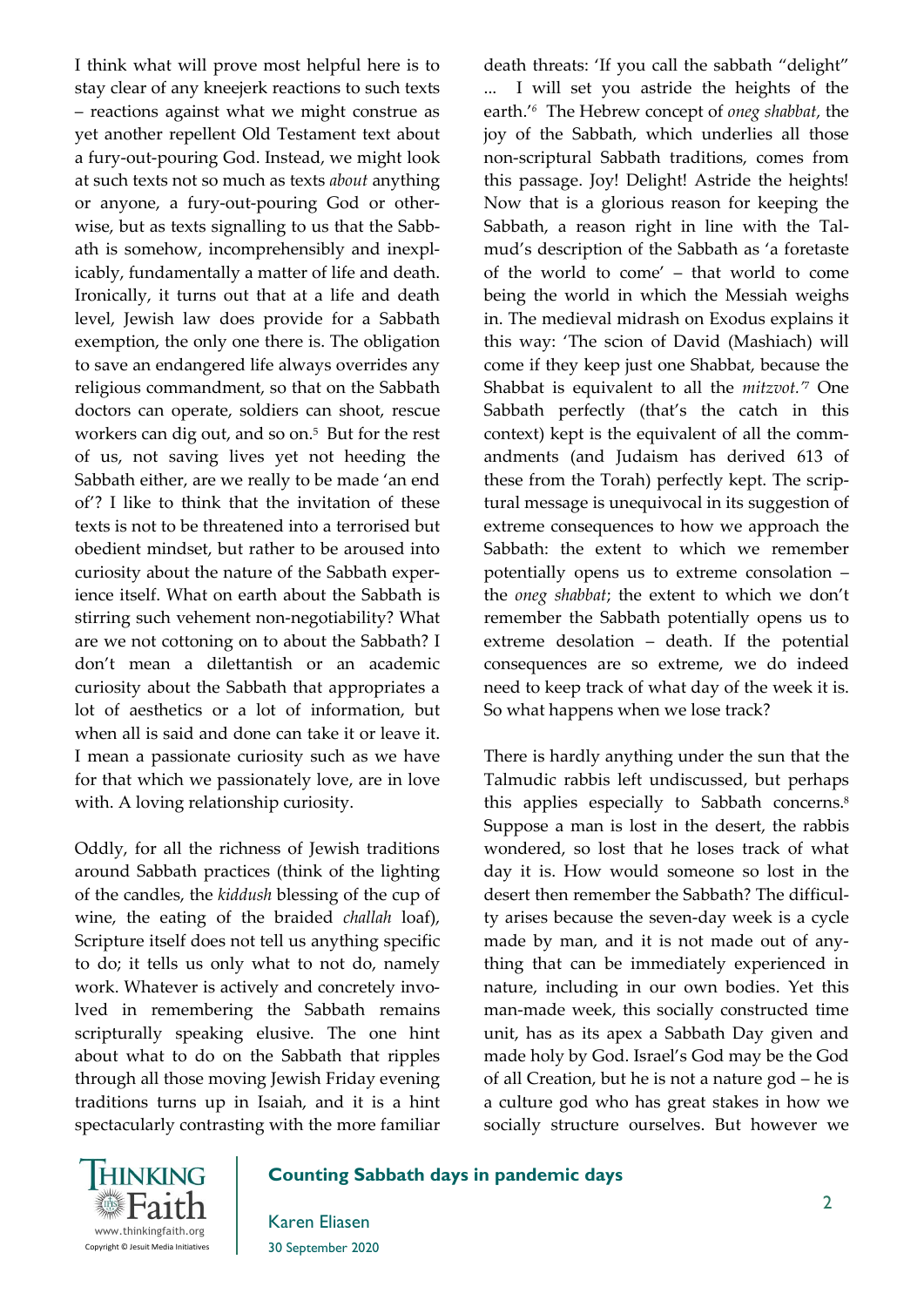socially structure ourselves, all is thrown to the four winds in the desert. In the Talmud, a discussion about how then to proceed ensues between two rabbis, Rav Huna and Hiyya bar Ra'v:

Rav Huna said: One who was walking along the way or in the desert, and he does not know when Shabbat occurs, he counts six days from the day that he realized that he lost track of Shabbat and then observes one day as Shabbat. Ḥiyya bar Ra'v says: He first observes one day as Shabbat and then he counts six weekdays. The Gemara explains: With regard to what do they disagree? One Sage, Ra'v Huna, held: It is like the creation of the world, weekdays followed by Shabbat. And one Sage, Ḥiyya bar Ra'v, held: It is like Adam, the first man, who was created on the sixth day. He observed Shabbat followed by the six days of the week.<sup>9</sup>

At one level, there is something slightly sinister about this Sabbath discussion on behalf of the lost desert man. Imagine the worst-case scenario where the man stumbles along half dead from hunger and thirst and with no hope of finding a way out. Who would or should truly give a darn what day it is? Why are the rabbis not concerned about his immediate welfare, why do they not exempt him from having to keep the Sabbath (they don't), and instead offer him something along the lines of a solid list of desert survival tricks? How existentially awful does a body's situation have to be before something can be prioritised above that *oneg shabbat*, according to the rabbis? Surely the desert man's cause is for lamenting, not for remembering the Sabbath, let alone delighting in it. But I am reminded of Tom Wright's early comment on the pandemic, that what we need now is 'a time of lament, of restraint, of precisely not jumping to "solutions".' <sup>10</sup> Coupled with 'restraint,' lament becomes the underbelly of the Sabbath, an underbelly acknowledged and explored in Judaism to an extent barely imagined in Christianity.<sup>11</sup> An acknowledged underbelly gives a punch to concepts that otherwise present as not worth bothering about.

To begin to appreciate how the Sabbath, complete with underbelly, functions in crises, consider the following two stories from the Holocaust archives.

Miriam Raz-Zunszajn was the daughter of the rabbi of Wereszczyn in Poland; she was eight years old when the Germans invaded Poland on a September Friday in 1939. Here is how she describes that evening's Sabbath in her memoirs:

Dark clouds covered the sky. Thunder, lightning and rain. The faces of my mother and father were even grayer than the clouds. War! say my parents, and I understand from their reaction that war is something menacing, even though I don't know exactly in what way. ... In the evening, the Shabbat table is covered with a festive white tablecloth, the braided challahs are also covered by their special cloth, the silver candlesticks glisten as always, but this time it is completely different. Grandmother and Mother bless the candles, but the blessing is accompanied by bitter weeping and takes a very, very long time. ... On this Shabbat, we remain indoors and don't go out for a walk as we usually do. We are cut off from the material world, but the material world does not cut itself off from us. The thunder of cannons becomes even louder, closer, and no one knows what to expect when it reaches us. One thing happens after another, the world around me seems to be sinking into a whirlpool.<sup>12</sup>

If this comes from the beginning of the war, here is a recollection from near the end of the war. In her book *The Female Face of God in Auschwitz*, Melissa Raphael relates this story from the Bergen-Belsen concentration camp:

In Bergen-Belsen, in the first months of 1945, Bertha Ferderber-Salz remembers listening to an old Hungarian woman softly intoning a Sabbath prayer as she lay in utter dereliction in the darkness and stench of a filth-sodden bunk. The dying woman then wished Ferderber-Salz 'A good week! A good week to you, to the family, and to all



# **Counting Sabbath days in pandemic days**

Karen Eliasen 30 September 2020